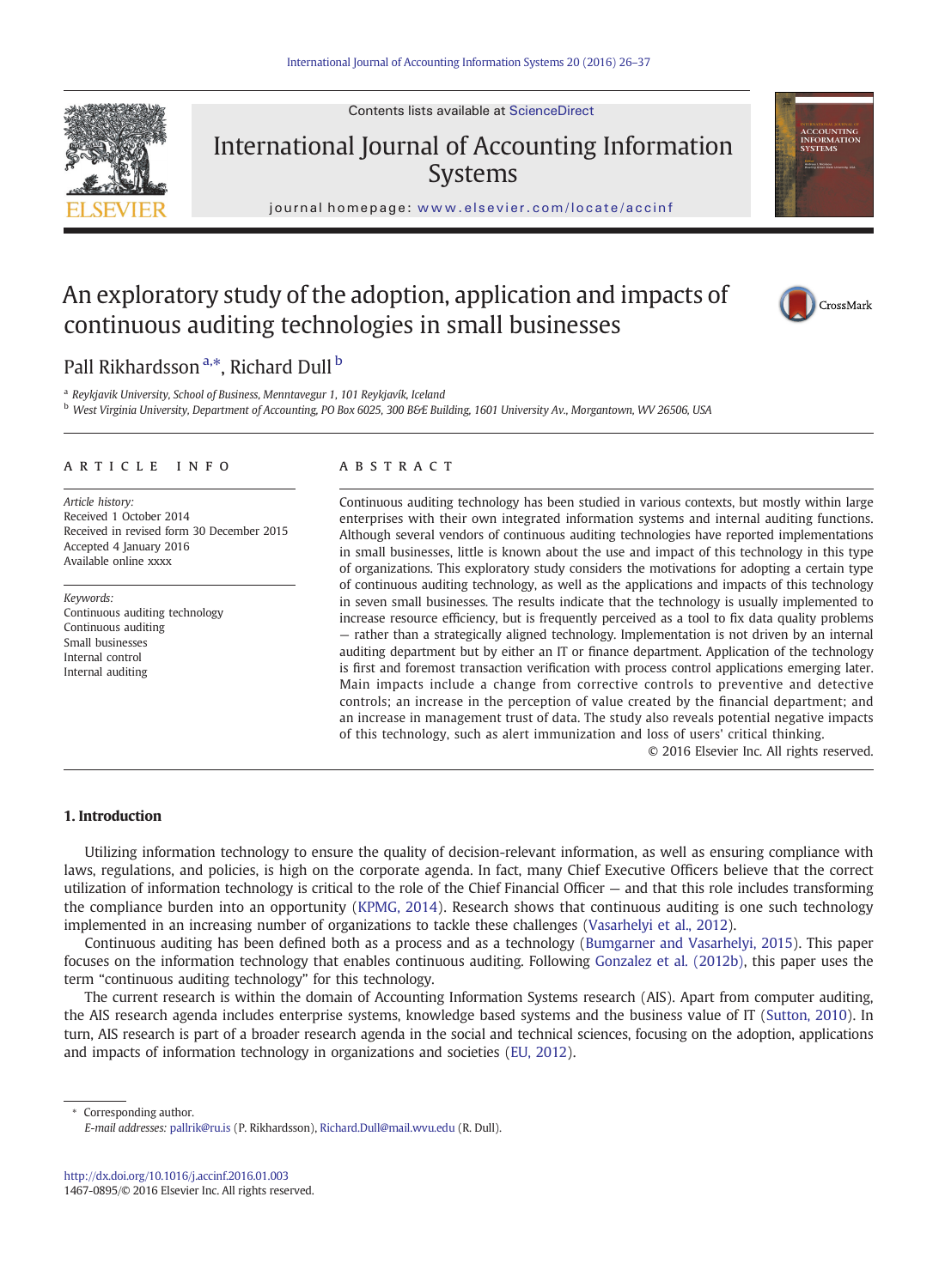All organizations have control systems. In the AIS and auditing literature these are usually presented either as internal control systems [\(COSO, 2013\)](#page-10-0) or management control systems ([Malmi and Brown, 2008; Chenhall, 2003](#page-11-0)). Internal control includes safeguarding assets and providing management with reliable information for decision-making so that the organization can reach its objectives [\(COSO, 2013](#page-10-0)). Management control is a broader concept and includes, for example, cultural controls, planning controls, cybernetic controls, rewards and compensation practices and administrative controls that are designed and implemented to change and direct management and employee behavior ([Malmi and Brown, 2008](#page-11-0)). [Simons \(1995\)](#page-11-0) points out that management controls only work if data and information systems are reliable and internal controls are essential to ensure the integrity of other systems. Internal controls are therefore critical for making management controls work [\(Simons, 1995](#page-11-0)). The link between information technology and control in general is an under-researched subject and "there are only few generally accepted conclusions about the relationships between IT and management control" [\(Granlund et al., 2013](#page-11-0):275; see also [Berry et al., 2009](#page-10-0)). Although research shows that application of continuous auditing technologies impacts control systems [\(Alles et al., 2002, 2008; Chan and](#page-10-0) [Vasarhelyi, 2011; Gonzalez et al., 2012a, 2012b\)](#page-10-0) not much is known about the characteristics of these impacts. A primary aim of the current research is to understand and provide evidence on the impact of continuous auditing technologies on internal controls in small businesses.

The vast majority of businesses globally are small businesses.<sup>1</sup> For example, in the top 20 world markets, small businesses make up 85% to 99.9% of the business population ([ACCA, 2010\)](#page-10-0). Small businesses also account for approximately 50% of private sector value-added and 77% of private sector employment globally ([ACCA, 2010\)](#page-10-0). Research shows that size matters when it comes to adoption of innovations in general [\(Damanpour, 1996](#page-10-0)) and information technology innovation in particular [\(Lee and](#page-11-0) [Xia, 2006](#page-11-0)). Studies of adoption of information technology innovations in small organizations show that adoption rate and path is moderated by the type of information technology innovation, stage of the adoption and industry sector ([Lee and Xia, 2006](#page-11-0)). Furthermore, management control system research shows that when companies increase in size their control systems increase in complexity. They also become more formalized, more likely to be policy and objective driven, and utilize a more varied mix of result, action, and personnel controls (Chenhall, 2003, 2006; Chenhall and Langfi[eld-Smith, 2003; Davila and Foster, 2007;](#page-10-0) [Malmi and Brown, 2008; Nobre and Zawadzki, 2013](#page-10-0)). This suggests that the characteristics of small business adoption and application of continuous auditing technologies – as well as the impacts of these technologies – are not necessarily similar to experiences in large enterprises.

Customer references from technology vendors selling continuous auditing technologies such as SAP, Oracle, IDEA, ACL and Expectus indicate that these technologies are purchased by and implemented in many small businesses. Indeed most of the customers of Expectus – the provider of the continuous auditing technology this study covers – are small businesses. Small businesses are generally not traded on any stock markets, have fewer compliance requirements and have less stringent financial reporting requirements than larger companies. Considering these general characteristics, why would small businesses implement continuous auditing technologies? This study considers this question and contributes empirical evidence on the adoption, application and impact of continuous auditing technologies in small businesses.

The current research adopts an exploratory approach, and includes semi-structured interviews with respondents in seven small businesses that have adopted and implemented continuous auditing technologies. The study addresses three specific research questions:

- What motivates small businesses adopt continuous auditing technologies?
- What are the applications of continuous auditing technologies in small businesses?
- What are the impacts of the application of continuous auditing technologies in small businesses?

Additional background for these questions is provided in Section 2.

The study's context is Iceland  $-$  a highly developed western economy where almost all of the companies are small businesses with less than 500 employees. This fact makes the Icelandic business environment a good population for studying small businesses. Having recovered from the effects of the financial crisis in 2008, today Iceland is a growth economy based on tourism, heavy industry and fisheries.

The remainder of the paper is structured as follows: the next section contains a review of the relevant literature, followed by sections describing the research methodology; presenting the results; and describing and discussing the themes that emerged from the study. The final section provides the study's conclusion and suggestions for future research.

# 2. Continuous auditing technologies and small businesses

The operational definition of continuous auditing used in the current study is the methodologies, processes and technologies that enable real time or close to real time assurance on a specific subject matter. This is a broader definition than the one originally proposed by ISACA which limited the assurance to written assurances and the target group to independent auditors [\(CICA/AICPA,](#page-10-0) [1999\)](#page-10-0).

Since introduced in the early 1990s, continuous auditing has developed into a practice focus in some audit firms, a set of methodologies and tools in many companies and information technology solutions provided by various technology vendors

<sup>&</sup>lt;sup>1</sup> The definition of small businesses used is from the United States Small Business Administration that refers to small businesses having fewer than 500 employees <https://www.sba.gov/content/small-business-size-standards> (accessed March 25th 2015).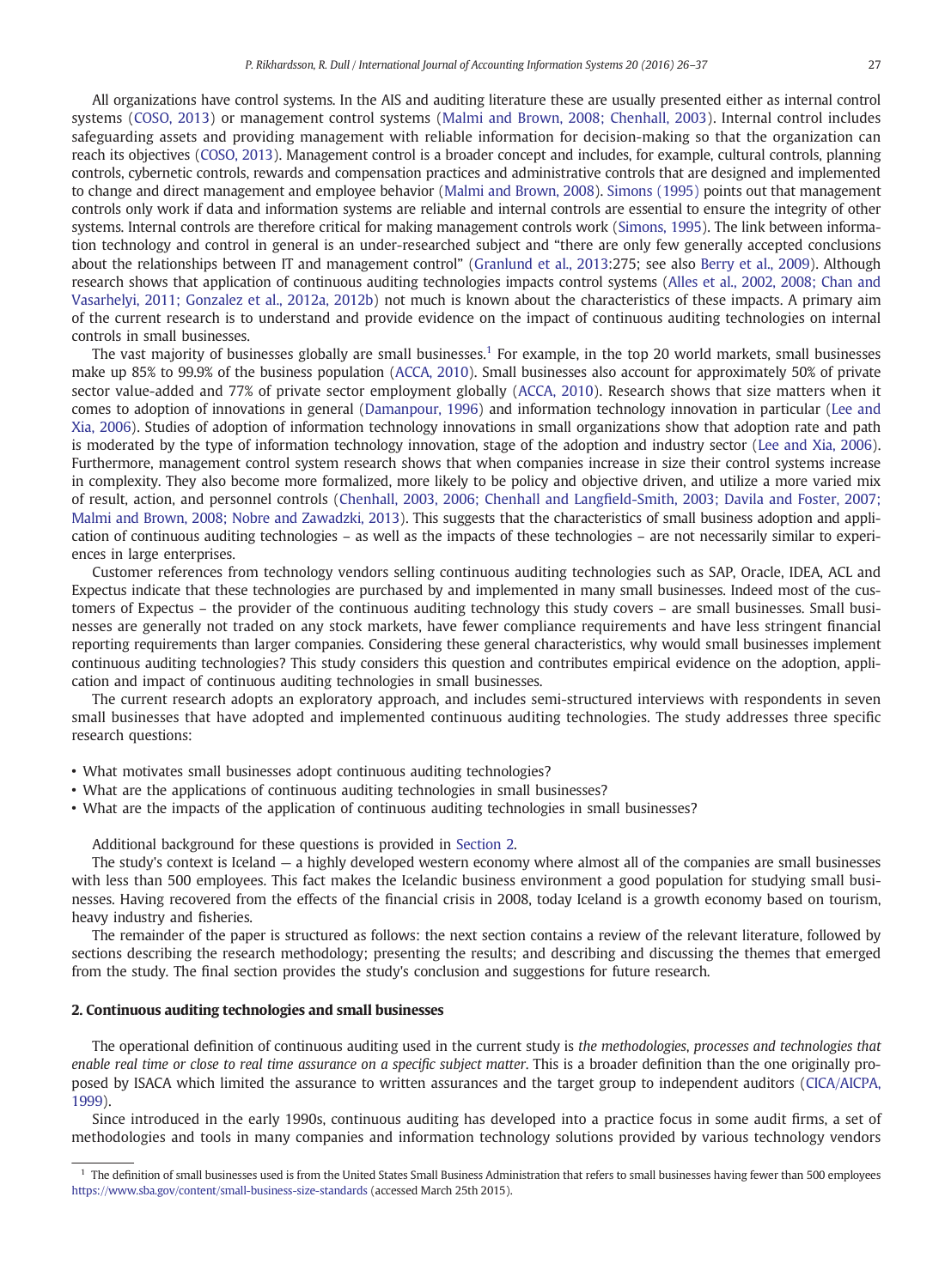# <span id="page-2-0"></span>[\(AICPA, 2012; Alles et al., 2004, 2006; Chan and Vasarhelyi, 2011; Kuhn and Sutton, 2010; Rikhardsson et al., 2008; Vasarhelyi and](#page-10-0) [Halper, 1991](#page-10-0)).

Continuous auditing – as a technology – is used by a variety of actors to continually gather data to support auditing and management objectives and activities [\(AICPA, 2015; Alles et al., 2006; Deloitte, 2010; KPMG, 2012; Vasarhelyi et al., 2004; Vasarhelyi](#page-10-0) [and Halper, 1991\)](#page-10-0). The technological solutions that enable continuous auditing have been referred to in the literature as "continuous auditing technology", "continuous monitoring technology", "continuous monitoring and control platforms", and "continuous assurance technology" [\(Gonzalez et al., 2012b; Alles et al., 2006; Groomer and Murthy, 2003; Masli et al., 2010](#page-11-0)). Adopting the terminology used in [Gonzalez et al. \(2012b\)](#page-11-0) this paper uses the term continuous auditing technologies when referring to the spectrum of information technologies that can be used to enable continuous auditing. This ranges from continuous data monitoring to more advanced applications including continuous risk assessments and judgment evaluations ([Gonzalez et al., 2012b](#page-11-0)). An important point to disclose is that the current study focuses on packaged software solutions and not customized solutions that need extensive programming or developing ([Granlund, 2011](#page-11-0)). Packaged software solutions are usually selected and integrated with the help of the vendor or consultants and involve adapting the software package setup to customer requirements. A variety of such solutions are available on the market from vendors including ACL, Aptean, BWise, Caseware, Expectus, Fastpath, Infor, Oracle and SAP. A full overview of the variations between the solutions on the market is outside the scope of this paper. However, it is noted that these solutions vary in their functionality content, degree of integration into enterprise system solutions, vendor capabilities, user interface, flexibility, modularity and software technology [\(Kuhn and Sutton, 2010](#page-11-0)).

Considering the operational definition of continuous auditing technologies used herein, as well as the context of continuous auditing within small business, the next step is consider the theoretical and empirical background for the three research questions.

# 2.1. What motivates businesses to adopt continuous auditing technologies?

[Alles et al. \(2008\)](#page-10-0) and [Vasarhelyi et al. \(2004\)](#page-11-0) identify the drivers of adoption of continuous auditing as being on the demand side rather than the technology supply side. [Vasarhelyi et al. \(2004\)](#page-11-0) assert that the motivations behind adopting continuous auditing technologies are both economic and compliance related [\(Vasarhelyi et al., 2012; Davidson et al., 2013](#page-11-0)). [Alles et al.](#page-10-0) [\(2008\),](#page-10-0) for example find that the motivation for adoption of continuous auditing in their case company is economic — i.e. the internal auditing department wished to reduce audit times, improve audit efficiency and increase the capacity of the internal auditing department. The capacity issue was related to the implementation of Section 404 of the U.S. Sarbanes-Oxley Act. To comply with this act the internal auditing department had to cope with more work while not being able to add employees. The application of continuous auditing technology was intended to increase the capacity of an internal auditing department [\(Alles et al.,](#page-10-0) [2006, 2008](#page-10-0)).

Information technology governance includes ensuring the utilization of information technology by defining and implementing processes, structures, and relational mechanisms that enable creation of business value from IT investments [\(Wilkin and Chenhall,](#page-11-0) [2010\)](#page-11-0). Research of information governance has shown the importance of management aligning information technology with strategic objectives; dealing with information technology risk; using resources to execute information technology strategies; ensure the value delivery of information technology; and selecting and using measures to evaluate operational performance changes and the value of information technology ([Wilkin and Chenhall, 2010](#page-11-0)). From this perspective the adoption of information technology is the result of strategic management deliberations where implementation, risk issues; resource use and business case are addressed. Surveys have documented the alignment of continuous auditing technology adoption with management expectations. A survey by [Gonzalez et al. \(2012a\)](#page-11-0) of the adoption of continuous auditing technology in larger enterprises, shows how performance expectancy (the degree the user believes that using a system will help achieve gains in job performance), effort expectancy (degree of ease associated with the use of the system), social influence (the users perception that people important to him or her believe that the system should be used) and facilitating conditions (organizational and technical infrastructure) affect the planned adoption of continuous auditing technologies. They found that potential effort expectancy and social influence is a significant predictor in the decision to adopt. Another study by the consulting firm KPMG, including more than 700 firms, shows that in addition to process improvement, increased process transparency and decentralization of error correction are high among the mentioned reasons for investing in continuous auditing technologies ([KPMG, 2012](#page-11-0)).

These prior studies indicate that the motivations to adopt continuous auditing technology are based on the wish to better utilize capacity and save economic resources — often due to increased compliance requirements. Other motivations can come into play such as the wish for increased process transparency, control decentralization and social influences. The adoption of continuous auditing technology is frequently governed by the internal auditing department and aligned with the internal auditing strategy of the company.

# 2.2. What are the applications of continuous auditing technologies in businesses?

[Granlund \(2011\)](#page-11-0) and [Granlund et al. \(2013\)](#page-11-0) argue that AIS research often talks about information technology in general terms. Those studies point out that impacts on, for example calculative practices, can be heterogeneous, depending on the level of integration, modularity, and flexibility of the information system in question. They argue that researchers should not consider information technology as a "black box" or a "monolith" ([Granlund et al., 2013\)](#page-11-0). Following this thought it is clear that the functionality content differs between the various continuous auditing solutions on the market [\(Gartner, 2015; Kuhn and Sutton, 2010](#page-11-0)). It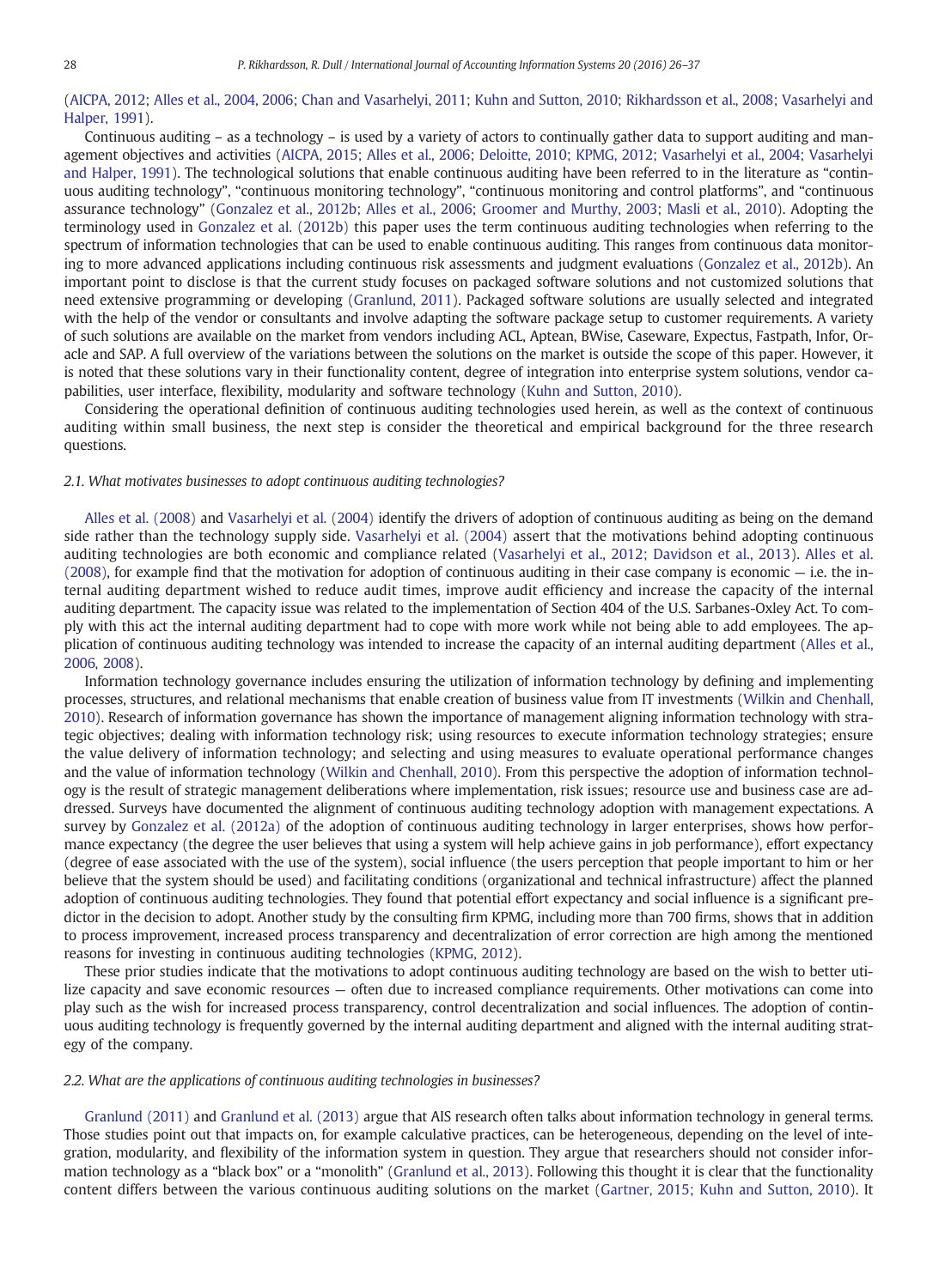should follow that the sophistication and complexity of the applications of continuous auditing technology would depend on what functionality is available in the specific solution.

Various researchers list applications of continuous auditing technologies ([Alles et al., 2006, 2008; Best et al., 2004; Groomer](#page-10-0) [and Murthy, 2003; Vasarhelyi et al., 2004](#page-10-0)). [Alles et al. \(2004\)](#page-10-0) present a framework of continuous auditing technology applications that has been expanded and refined by [Bumgarner and Vasarhelyi \(2015\)](#page-10-0). This framework has four levels ranging from relatively simple applications on Level 1 to more complex ones on Levels 3 and 4:

- 1. Continuous Data Audit: Focusing on verifying registrations as well as movement of data within and between systems and databases at the transaction level.
- 2. Continuous Control Monitoring: Using the technology to review specific system and process controls and control features, and to provide assurance that these are effective.
- 3. Continuous Risk Monitoring and Assessment: Using algorithms and probability models to assess judgments and risk evaluations as well as to monitor operational risks, environmental risks and rare, high impact risks.
- 4. Continuous Compliance Monitoring: Using information technology to create comprehensive taxonomies of regulatory compliance issues and progressively update regulatory changes as well as monitor organizational compliance with regulation.

In their audit maturity model, [Vasarhelyi et al. \(2012\)](#page-11-0) show how data access and audit automation evolves through these levels from manual processes and simple software to systematic data monitoring, alarms and integrated data access. The four levels reflect an increasing sophistication and complexity of use, as well as different levels of functionality requirements, ranging from relatively simple data flow monitoring functionality, to more complex analytically based verifications and tests.

# 2.3. What are the impacts of the application of continuous auditing technologies in businesses?

The "impacts of continuous auditing technologies" include impacts on internal controls [\(Granlund, 2011; COSO, 2013\)](#page-11-0) and impacts on perceived business value delivery due to the adoption and application of the continuous auditing technology ([Wilkin and Chenhall, 2010](#page-11-0)).

[Granlund \(2011\)](#page-11-0) reviews and criticizes research on information technology and management accounting and control. He suggests that much AIS research has focused on the effects of information technology on management accounting techniques and how technologies actually work in practice. He also notes that AIS research seldom has a substantive management accounting and control issue as its starting point with the exception of research into computer audits. However, research in computer auditing most often defines control as internal controls due to its focus on auditing. The current research also considers the impact of continuous auditing technology on internal controls.

Continuous auditing technology enables extended assurances and control activities, customized alarms and reports, changes in audit approaches from reactive to detective, as well as changes to the organizational role of internal auditing ([Alles et al., 2006](#page-10-0)). Other studies show that improved data integrity due to the application of continuous auditing technologies increases the confidence managers and employees place in data for decision making and reporting. This in turn should improve the speed and quality of decision-making [\(Vasarhelyi et al., 2012](#page-11-0)).

In addition to improving speed and quality of decisions, technology can provide business value to an organization. Information technology value delivery has been defined as "the relative worth or importance of an investment for an enterprise, as perceived by its key stakeholders, expressed as total life-cycle benefits (net of related costs), adjusted for risk and (in the case of financial value) the time value of money" [\(ValIT, 2008](#page-11-0): 114). The general conclusion is that information technology can deliver positive business value if applied and managed correctly and given the effect of certain moderating variables ([Wilkin and Chenhall,](#page-11-0) [2010; ValIT, 2008; Rivard et al., 2006\)](#page-11-0). Business value includes here e.g. a sustainable competitive advantage, positive return on investments, higher productivity and lower costs. The value delivery of continuous auditing technology is ultimately based on the relationship between assurance cost and assurance quality [\(Power, 1997\)](#page-11-0). If the continuous auditing technology reduces the cost of internal control, the cost of compliance, as well as increases the effectiveness of the audit process, then this creates positive business value [\(Alles et al., 2002; Chan and Vasarhelyi, 2011; French, 2011\)](#page-10-0). [Masli et al. \(2010\)](#page-11-0) for example, measures the impact of continuous auditing technology on the likelihood of material weaknesses and increases in audit delays. They find that the adoption of continuous auditing technology positively affects these variables and conclude that there are (perceived) benefits associated with adopting this type of technology.

Focusing on external audit fees as a specific cost, continuous auditing has been called "a progressive shift in audit practices towards the maximum possible degree of audit automation…in order to reduce audit cost…" [\(Vasarhelyi et al., 2010: p. 5](#page-11-0)). Evidence suggests that adoption of continuous auditing technology and higher IT capabilities lowers – or reduces the risk of higher – external audit fees [\(Masli et al., 2010; Chen et al., 2014](#page-11-0)).

The prior research collectively indicates that continuous auditing technology impacts controls including making internal controls more transparent, changing decision-making behavior due to increased management trust in decision relevant information and creating more positive attitudes towards control functions such as internal auditing departments. Value impacts suggest lower costs of control, avoided costs due to less risk of errors and lower external audit fees.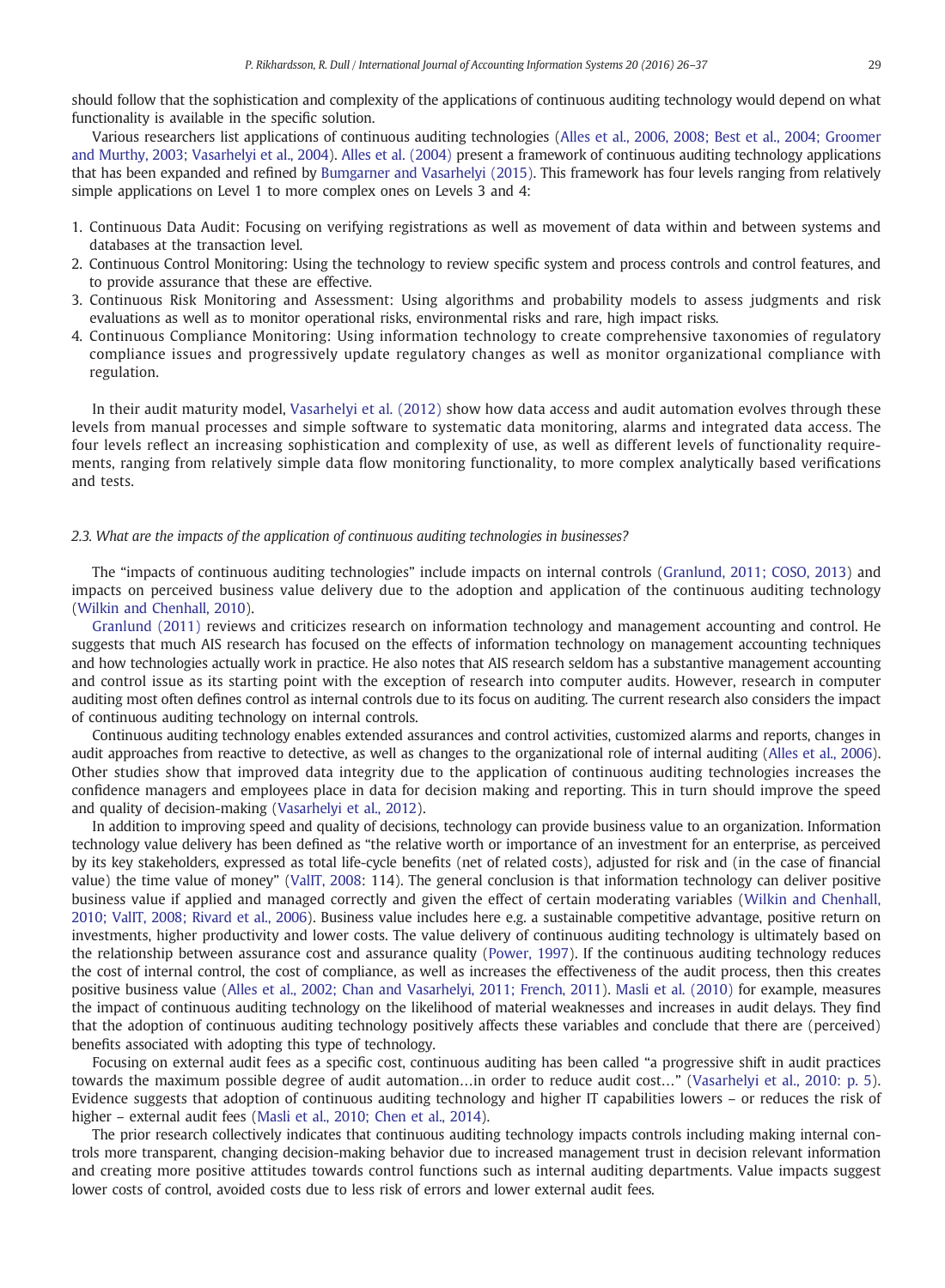# 3. Research method and study context

The overall approach for the current research is the use of multiple case studies ([Yin, 2013\)](#page-11-0). [Otley and Berry \(1998\)](#page-11-0) state that the central role of case studies is exploration that goes beyond mere description and can be used to generate theoretical statements from observations and descriptions. Based on [Yin \(2013\)](#page-11-0) support for this choice of research method includes, that there is no control over the research environment in question; there is no control over the systems and persons being studied; and the study focuses on exploring a rarely studied subject.

This paper adopts what [Scapens \(1990, 2004\)](#page-11-0) labels a descriptive case study that focuses on describing systems and procedures used in practice. The study includes multiple companies with one embedded unit of analysis — i.e. the continuous auditing technologies in place. The aim is to discern similarities and differences between companies to arrive at tentative conclusions and suggestions for further research regarding the adoption and impact of continuous auditing technologies in smaller businesses. This study does not define best practices in any way but provides information and empirical evidence regarding a contemporary accounting practice ([Scapens, 2004](#page-11-0)). This design enables control over selecting types of cases to be included and what respondents to include [\(Yin, 2013\)](#page-11-0).

The study is conducted based on companies in one country — Iceland. Characteristics of the Icelandic economy include a rising GDP, low unemployment, growth in the export industries, and a veritable boom in the tourist industry [\(Bloomberg, 2014; Forbes,](#page-10-0) [2013; Icelandic Ministry of Finance, 2014; OECD, 2013](#page-10-0)). Being dependent on imports and exports, mainly to Europe and North America, Icelandic companies share many characteristics with companies in those areas, including legal structures, governance and compliance requirements. However, as a result of the size and population of the country, effectively all Icelandic companies are small businesses with less than 500 employees. Although fewer than 20 Icelandic companies were registered on the Icelandic stock market in 2015, all companies over a certain size (and all of the companies in this study) are legally required to prepare and submit externally audited annual financial statements to a central government registry. The submission must include at a minimum, a profit and loss statement and a balance sheet. The annual financial statements have to be in an electronic form and the registry is open to public access. The annual financial statements have to follow the International Financial Reporting Standards (IFRS) or the Icelandic Annual Accounts Act. External auditors have to follow the International Standards on Auditing (ISA). In Iceland, there have not been any general legal developments similar to the U.S.'s Sarbanes-Oxley Act. The Icelandic Annual Accounts Act does not require any specific disclosures on internal control.<sup>2</sup> Neither have there been any legal developments in Iceland that have focused specifically on continuous auditing.

To select the study participants a two-step approach was employed. The first step identified small businesses that have purchased continuous auditing technologies from vendors supplying these solutions in Iceland. The second step selected small businesses to participate in the study, from those that were identified in the first step.

The first step identified six continuous auditing technology vendors that market their solutions in Iceland. These are BWise, Approva, Oversight, Aptean, Caseware and Expectus. Further research showed that Expectus – the only vendor with offices in Iceland – had the largest customer base. Based on information from this vendor, a list was compiled of all of their customers that currently hold licenses for their continuous auditing technology solution ExMon. The ExMon solution contains functionality for transaction data monitoring and process control monitoring  $-$  i.e. Levels 1 and 2 of the application levels discussed in [Section 2.2.](#page-2-0) Further using the terminology of [Kuhn and Sutton \(2010\)](#page-11-0) for describing functionality of third party continuous auditing technology, this specific solution contained functionality for automatic notifications, workflow management, is compatible with a variety of enterprise systems, and can monitor financial transactions and business controls. More information about this solution and its specific functionality content can be found online.<sup>3</sup>

In step two, 19 companies were identified that can be classified as small businesses. The Chief Financial Officers of these 19 companies were contacted and of these, seven agreed to participate in the study. [Table 1](#page-5-0) provides an overview of these companies and respondents. None of the companies are publically traded — meaning the shares are owned by other companies, foundations, investment funds, families or private investors and not traded on any stock exchange. The governance structure of the companies includes a board of directors and an executive management team. Because the companies were promised full confidentiality and the Icelandic economy is small — only the title of the survey respondent, the number of employees, and the number of years the company has used the continuous auditing technology is disclosed in [Table 1](#page-5-0).

A face-to-face, semi-structured interview was conducted with each of the respondents at their place of work between February and April 2014. At least two of members of the research team were present at all the interviews with one member conducting the interview and the other taking notes.

The questions were exploratory and open-ended with keywords for asking probing questions and follow-up questions [\(Brinkman and Kvale, 2014\)](#page-10-0). They were loosely organized around the three research questions — i.e. the motivations for adopting the continuous auditing technologies, the application of this technology in the company and the impact it had on control practice and value delivery. The interview guide is shown in [Appendix A.](#page-10-0) The questions however, were used as prompts and the respondents were allowed to discuss other topics as well — as long as the issues in the interview guide were addressed. Each interview lasted from 45 to 70 min.

<sup>&</sup>lt;sup>2</sup> The full English text of the Act is available here: <http://eng.atvinnuvegaraduneyti.is/laws-and-regulations/nr/nr/7410>

<sup>3</sup> [www.exmon.com](http://www.exmon.com)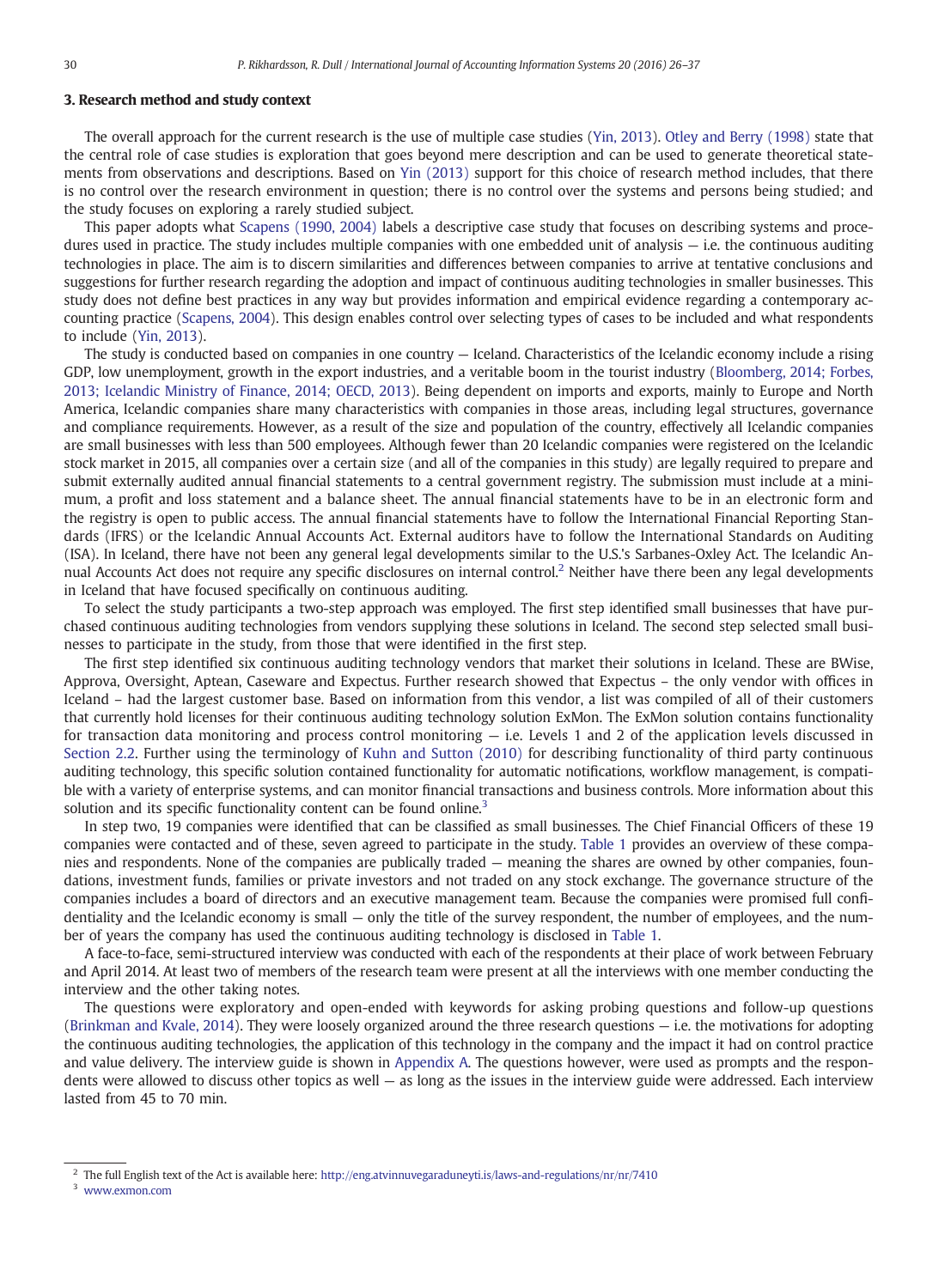<span id="page-5-0"></span>

| Table 1                      |  |
|------------------------------|--|
| Responding company overview. |  |

| Company | Respondent              | Size (Employees) | Years using continuous auditing technology solution |
|---------|-------------------------|------------------|-----------------------------------------------------|
|         | Chief Financial Officer | 70               |                                                     |
|         | Accounting director     | 100              |                                                     |
|         | Chief Financial Officer | 217              |                                                     |
|         | Chief Financial Officer | 232              |                                                     |
|         | Internal auditor        | 282              |                                                     |
| b.      | Chief Financial Officer | 300              |                                                     |
|         | Chief Financial Officer | 318              |                                                     |

Given the reluctance of some of the managers, the interviews were not audio-recorded. Instead, immediately after each interview, the researchers met and transcribed additional notes, memorable quotes and observations to supplement the notes taken during the interview. The subsequent coding consisted of entering this information into a table where the questions defined the rows and the company names were the column headings. This process gave the researchers an overview of the different responses to each question, enabling summarization of the answers as well as the ability to note similarities and differences.

# 4. Results

Only one of the small businesses interviewed had a specific internal auditor function while the other companies place the responsibility for internal audit activities in the finance department. As could be expected in small organizations, the formalization of internal controls is low in the case companies. Only one of the companies had a specific internal control strategy or internal control process descriptions and only one had documented risk assessments and response plans. Only two have documented their internal controls, established objectives and conducted formal risk assessment.

# 4.1. What motivates small businesses to adopt continuous auditing technologies?

The most often mentioned reason to adopt a continuous auditing technology was the need to improve the quality of decision relevant data reported to managers, as well as to reduce the effort involved in maintaining this quality. All of the companies have implemented business intelligence systems with OLAP (Online Analytical Processing) data cubes that receive data from other systems. They each apply reporting front ends (business intelligence software or spreadsheets) to get the required information to the managers. The managers interviewed mentioned that prior to the implementation, significant resources were spent to ensure that data was correct in both the transaction system and the cubes:

"It's critical that managers trust the data they use for making decisions. By using (name of continuous auditing technology solution) the controller can be alerted if there are problems with the data in the cubes and can take action before its gets further (Company 5)".

The technology was seen as an opportunity to save resources by reducing the manual effort involved in data assurance. Furthermore, the technology provided a path to move away from ad hoc detective and corrective controls, to continuous exception-based controls. As one respondent stated:

"We want to use the limited time of the employees (of the finance department) for something that creates value rather than error checking (Company 5)".

An interesting response from two of the companies was that the finance function had not known that the continuous auditing technology had been acquired until after the fact. This was because the IT function had purchased the solution as a tool for improving data quality, without realizing the potential benefit to others in the organization.

"The company initially bought the system as a data flow monitor originally for the IT department. Then we saw that it could be used to monitor processes. It has developed a lot. Now we monitor more than 20 process controls (Company 7)".

Another company reported:

"We started with data flow monitoring but moved into master data management monitoring (Company 3)".

The adoption of continuous auditing technology in these cases was not to support an overall internal auditing strategy. It started with one application and evolved into other application areas as proficiency with the system increased and other departments became aware of the technology's potential benefits.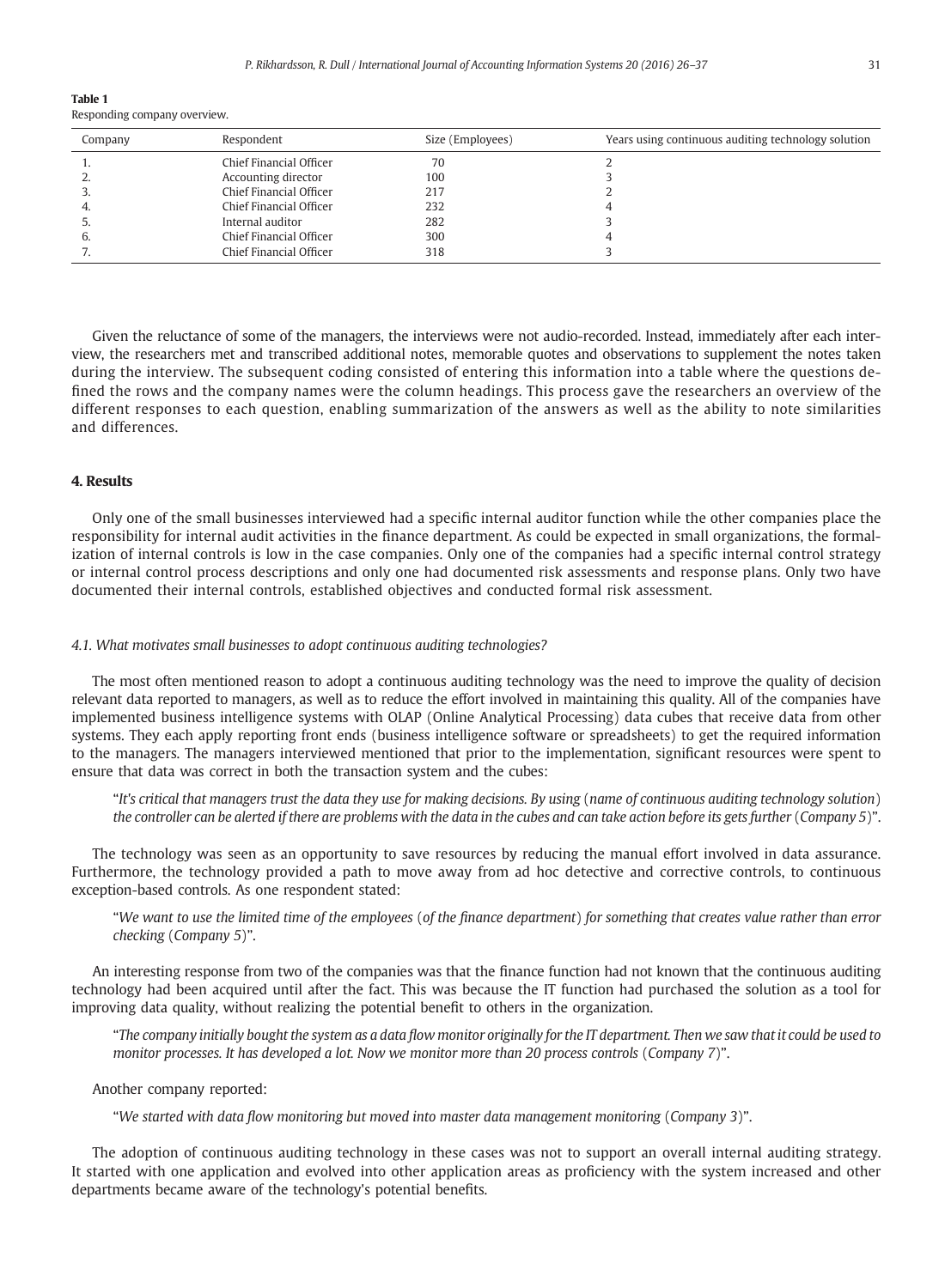#### 4.2. What are the applications of continuous auditing technologies in small businesses?

The applications of the continuous auditing technology solution by each case company fell into two primary categories. The first includes application of the technology to monitor data quality. Improving data quality includes ensuring the correctness of transaction registrations and securing the integrity of data flows between systems and modules.

"We use (name of continuous auditing technology solution) to monitor the flow of data between (the enterprise system) and the (electronic product catalogue) into the data warehouse to ensure that the same data is in both places and that all updates and edits in one place are reflected in others (Company 4)".

Another company described how the solution was used to monitor and verify the transfer of data between the employee time registration system and the payroll system. Company 2 provided examples of ensuring correct registrations of data in the accounting system. It had set up alarms in the continuous auditing technology solution that went off under predefined circumstances. For example, if transaction data was registered in non-transaction accounts, cost data was registered in revenue accounts (or vice versa), or the same data was entered twice (such as two payments for the same invoice).

The second application category is the monitoring of process controls. This was described by four of the companies as something that evolved out of the dataflow monitoring for which the solution was originally acquired. One of the companies, in the transportation sector, used the continuous auditing technology in the accounts receivable process. The technology monitored the use of customer credit cards and changes in service rates to ensure the correctness of customer payments by comparing the amounts paid by credit cards to the standard rates charged for its services. It also used the technology in the vehicle maintenance process to monitor vehicle maintenance costs  $-$  a significant part of the total cost of the company. In that instance, the continuous auditing technology solution is used to compare invoices from spare part suppliers to previous invoices and purchasing agreements to monitor price changes and ensure that the company gets the discounts it has negotiated with the suppliers.

Another of the companies – in the pharmaceutical sector – used the continuous auditing technology in the production process to monitor its approximately 6000 product variations to ensure a match between the product specifications, product documentations, and product packaging markings for each product. That company also used the technology in its order process to keep track of the synchronization of orders between vendor, production and customer.

"The customer can call and ask for changes in, for example, quantity or specifications. We have to ask the production function if this is possible and then coordinate with the vendor of ingredients and packaging. (The continuous auditing technology solution) centralizes the monitoring of updates from one module to another in the enterprise system and can alert us if one part of the chain lags behind or has not been contacted (Company 2)".

A case company in the communication sector used the continuous auditing technology in the invoicing process to monitor the data that is sent to customers. This was done to "…minimize the risk of angering customers by sending invoices twice, sending irrelevant marketing offers or materials containing errors such as wrong invoices, wrong addresses or wrong names (Company 6)".

This company also used the continuous auditing technology to monitor certain mobile phone subscriptions of customers and initiate sending reminders (from a separate marketing automation system) when subscriptions had to be renewed.

# 4.3. What are the impacts of the application of continuous auditing technologies in small businesses?

Most of the managers agree that savings in time and resources due to automation and reduction in errors are the most significant direct benefits, although none of the companies had measured this directly. One benefit often mentioned was better use of labor capacity when control activities become automated, allowing finance and other employees to focus on more value-adding tasks, rather than error checking and follow-ups.

There is an increased focus on real-time and preventive control practices after the adoption of the continuous auditing technology. One respondent that used the technology to monitor discounts reported an immediate impact on control practice:

"When the sales managers see that the sales staff is giving rebates that are not normal then they can grab the phone and take action immediately instead of discovering this on the monthly sales report (Company 4)".

Another impact was a perceived increase in decision quality. Managers believe errors have been corrected before they get the reports, and that they do not have to be concerned about wrong data. This was more of a "gut feeling" — none of the respondents had systematically measured data quality improvement.

Some of the respondents noted that reductions in errors lead to reductions in costs and lower risk of lost revenue. Examples include better purchasing routines, reduced material and service costs, and increased rate of debt collections. Finally, increased customer satisfaction was mentioned — or, more correctly, reduced risk of affecting customer satisfaction through wrong invoices, irrelevant service offers, and service offer spamming.

Several of the respondents mentioned a change in the perception of other managers of the financial department. The department was no longer seen as "police officers (Company 5)," but more as "process consultants (Company 1)". The finance department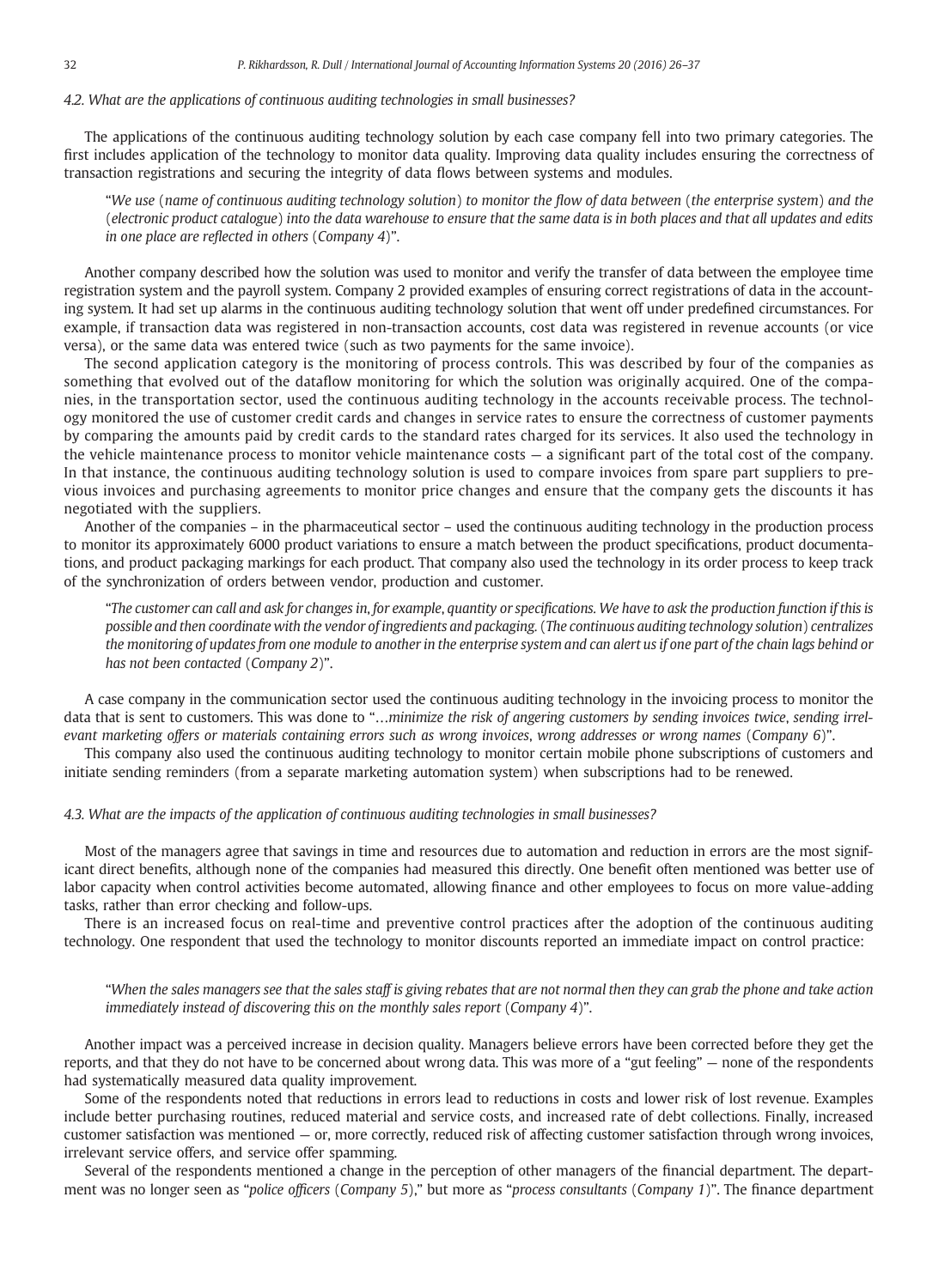was seen as having an active role in designing (or helping managers design) routines that enabled managers to correct errors themselves in real time. According to these managers, helping other departments making their processes more effective or efficient creates business value that is well appreciated by the process owners.

"Automation simplifies all control work and enables us to collect statistics and analyze data. Become proactive instead of reactive. You have to understand that preventing errors is definitely cheaper that correcting errors. Especially with the customers (Company 7)".

Although many of the respondents mention that the external auditors had shown some interest in the company applications of continuous auditing technology, none of the respondents had seen any real changes in the auditing approach of the external auditor:

"They have seen that there is less need for data collection and they can place more trust in the data in the systems as well as the business processes due to the use of the (name of continuous auditing solution). But they have not really started exploiting this (Company 2)".

When asked about any negative impacts of continuous auditing technologies one respondent mentioned the risk of "alert immunization (Company 3)" and "reduction in critical thinking (Company 7)". Alert immunization, resulting from initially setting up broad parameters for alerts, increased the risk of "false positives". After a while, users become desensitized to the alerts and ignore the notifications — running the risk of missing an alert for a valid risk.

"We saw that the system pumped out e-mail alerts for everything under the sun, which made people irritated and finally they stopped taking notice of the alerts (Company 3)".

The risk of reduced critical thinking by employees refers to the possibility that managers and employees place too much trust in the continuous auditing technology and lose the ability to think critically about control related events and risks.

"It is dangerous to assume that if there is something wrong the (name of continuous auditing technology solution) will find it. Or that if I make a mistake the system will correct it (Company 7)".

# 5. Discussion

Overall, the interviews confirm the characteristics of control in small businesses, including a flat organizational hierarchy with a Chief Financial Officer that has many roles ([Canace and Juras, 2014; ACCA, 2012\)](#page-10-0) — as well as the absence of internal audit departments, evolving control practices and low formalization ([Chenhall, 2003; Davila and Foster, 2007](#page-10-0)). The use of continuous auditing technologies is not anchored in an internal audit department, but rather with a Chief Financial Officer and the finance function or a Chief Information Officer and the information technology function. This implies that continuous auditing in a small business might follow a different development path than in a larger company where an internal auditing function would often spearhead continuous auditing. Movement along the audit maturity continuum might be slower and higher levels of maturity not reachable without a specific internal audit function ([Vasarhelyi](#page-11-0) [et al., 2012\)](#page-11-0).

In the small case companies the main motivation to adopt continuous auditing technology was not related to external reporting or auditing but to management reporting. Studies of development of internal auditing maturity see internal auditing practices developing with subsequent investment in continuous auditing technologies to support more sophisticated control practices [\(Vasarhelyi et al., 2004\)](#page-11-0). In the companies examined in this study, this was not the case. The continuous auditing technology was acquired as an IT tool to fix a data quality problem, which then "kick started" a broader development of internal control practices. This implies that the relationship between developing audit maturity and information technology is more of a "chicken or the egg" causality rather than the linear development path depicted in the audit maturity model. Sometimes control practices evolve and need to be supported by more advanced information technology. But sometimes information technology is acquired first to solve a problem and enables more developed control practice later.

In the case companies, the software solution was first and foremost acquired for performance improvements. [Gonzalez et al.](#page-11-0) [\(2012a\)](#page-11-0) however, found that the motivation to adopt in the companies they surveyed was less likely to be linked to performance improvement expectations and more to ease of implementation and social influences. This difference could be explained by the fact that the information technology in the case companies was acquired for a specific purpose rather than a part of internal auditing development efforts. The expected performance improvements (reduced manual effort in correcting errors) were thus directly linked to the application of the software.

There was little evidence of an IT governance process being in place for continuous auditing technology. There was no explicit alignment with strategy, there was no risk assessment or value delivery assessment carried out and the benefits of application had not been measured systematically. This supports [Vasarhelyi et al.'s \(2012\)](#page-11-0) suggestion that early adopters of continuous auditing technologies – at least in small businesses – might be more opportunistic and instrumental in their decisions and motives for adoption.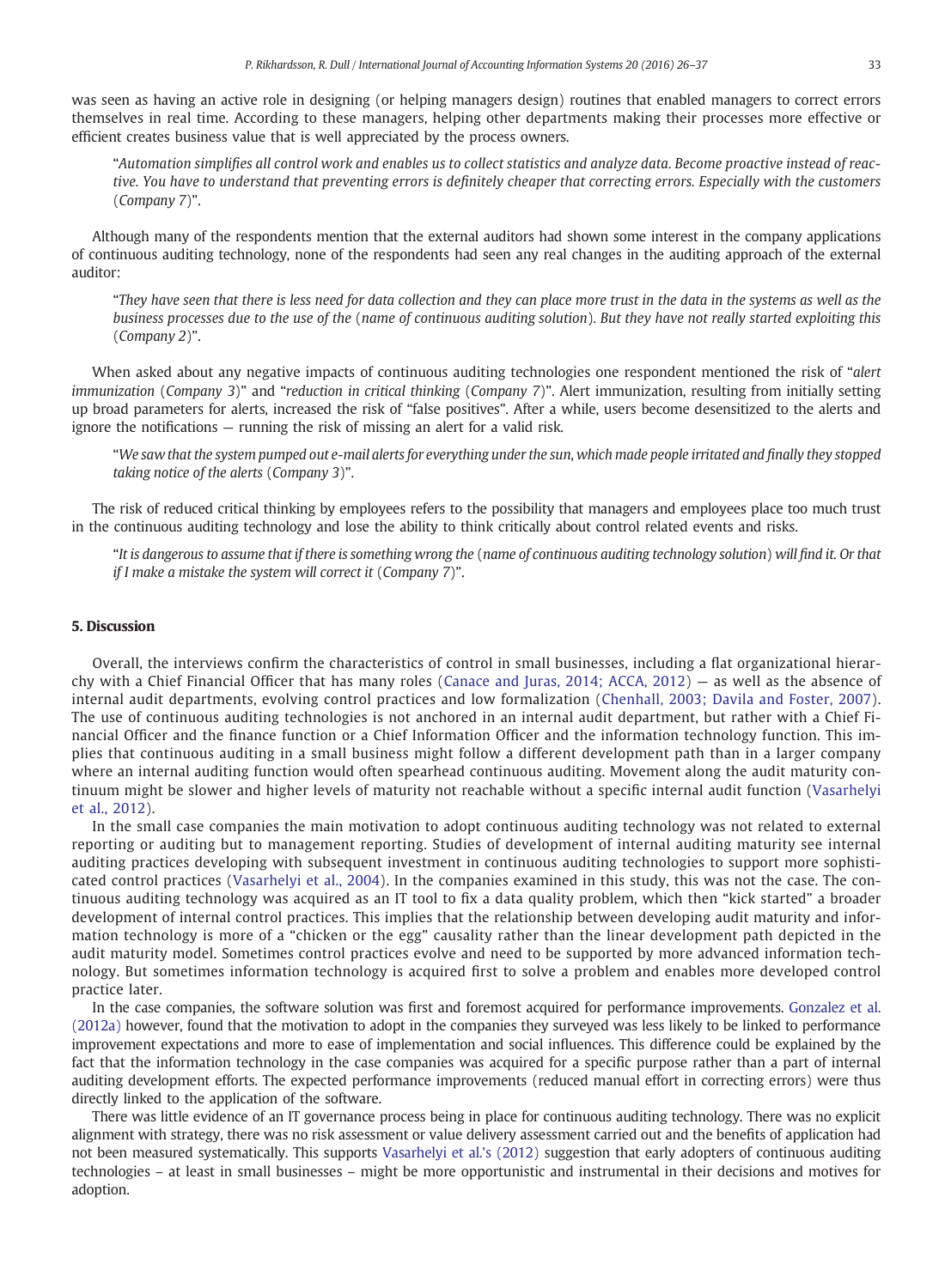The two main applications of continuous auditing technology in the small businesses studied were transaction monitoring and business process control. The transaction monitoring was common across all companies whereas fewer had applied the technology to process controls. This matches Levels 1 and 2 in the application framework described in [Section 2.2](#page-2-0). However, the solution implemented in the case companies did not contain the functionality necessary for application on Levels 3 and 4. The functionalities and algorithms necessary for supporting the risk assessment processes and the qualitative compliance control monitoring, are considerably more advanced than those currently contained in the solution implemented in the case companies. Thus, the functionality content of the continuous auditing technology solution in use is a variable that influences maturity of internal auditing [\(Vasarhelyi et al., 2012](#page-11-0)).

The four levels of the application framework have grown out of research of application of technology in practice (see e.g. [Alles](#page-10-0) [et al., 2006, 2008\)](#page-10-0). As such the framework is limited by what is being done in practice rather than on the capabilities of the software solutions on the market. [Granlund \(2011\)](#page-11-0) and [Granlund et al. \(2013\)](#page-11-0) call for more focus on the characteristics of the information technology being studied. These calls are being answered in studies such as links between organizational competencies and enterprise system capabilities ([Prasad and Green, 2015](#page-11-0)) and how business analytics solutions support organizational capabilities. The research on how business analytics supports organizations includes topics such as data management, analytics and performance management ([Chae and Olson, 2013\)](#page-10-0). There is a need to similarly focus on the characteristics and functionalities of modern continuous auditing technologies.

The sophistication and complexity of internal controls have been seen to increase with the implementation of enterprise systems [\(Chan and Vasarhelyi, 2011; Kuhn and Sutton, 2010; Vasarhelyi et al., 2012\)](#page-10-0). [Kuhn and Sutton \(2010\)](#page-11-0) provide an overview of the characteristics of audit modules embedded in enterprise systems and add-on solutions similar to the one used by the case companies. However, the small business managers interviewed see internal control development and enterprise systems as two separate issues. All of the case companies use enterprise systems from either Microsoft or SAP. They do not associate internal auditing and control development with these systems; although these systems offer integrated functionalities such as log files, alerting, and process monitoring [\(Kuhn and Sutton, 2010; Rikhardsson et al., 2008\)](#page-11-0). Continuous auditing technology is defined solely in terms of the specific add-on solution that has been adopted for this purpose. A question arises regarding the reason behind this continuous auditing perspective — is this phenomenon because of lack of knowledge on behalf of the managers or because add-on solutions simply suit smaller enterprises better than embedded audit modules in enterprise systems?

The implementation of continuous auditing technologies in the case companies had two main impacts on control. One impact was the shift in management perception of controls. Before the application of the continuous auditing technology it was described as reactive and corrective but is today characterized as being preventive. This is similar to the developments predicted by the audit maturity model [\(Vasarhelyi et al., 2012](#page-11-0)). The other related change is the change in perceptions of controls supporting real time decision-making. Instead of waiting for information to become accessible through periodic reports, for example, the monthly reporting cycle, managers get alerts regarding developments in real time. Thus problems like excessive rebates to customers or forgotten rebates on supplier invoices can be dealt with as they emerge. These are similar to the effects reported in larger enterprises after implementation of continuous auditing technology [\(Vasarhelyi](#page-11-0) [et al., 2012\)](#page-11-0).

The case companies have not carried out any systematic calculations of value delivery from the continuous auditing technology. However, their responses and examples of perceived value delivery in [Section 4](#page-5-0) can be classified into four different categories of perceived value of the continuous auditing technology:

- 1. Cost related impacts
- Avoid not getting rebates on purchases preventing higher cost of goods sold.
- Avoid errors in supplier prices preventing higher costs of goods sold.

# 2. Revenue related impacts

- Avoid giving excess rebates to customers preventing lost revenue.
- Avoid undercharging customers (less than standard rates for services) preventing lost revenue.
- Increased collection rates for accounts receivable preventing lost revenue.
- Reduce risk of losing customers due to errors helping maintain current revenue.

# 3. Productivity related impacts

- Increase capacity in administrative functions enabling increased productivity for the same labor costs.
- Reduce manual tasks enabling employees (e.g. financial department) to focus on additional value adding tasks.
- 4. Improved decision-making
- Enable managers to react to information in real time focusing on issues that impact costs or revenues.
- Enable managers to trust data and focus efforts on using the data enabling faster and more accurate decisions.

It has been suggested that external auditors could benefit from adopting continuous auditing technologies and integrating them in the auditing processes ([AICPA, 2012; Chan and Vasarhelyi, 2011; Kuhn and Sutton, 2010; De Aquino et al., 2008;](#page-10-0) [Debreceny et al., 2005; Alles et al., 2004](#page-10-0)). This technology has the potential to reduce the number of hours needed by the external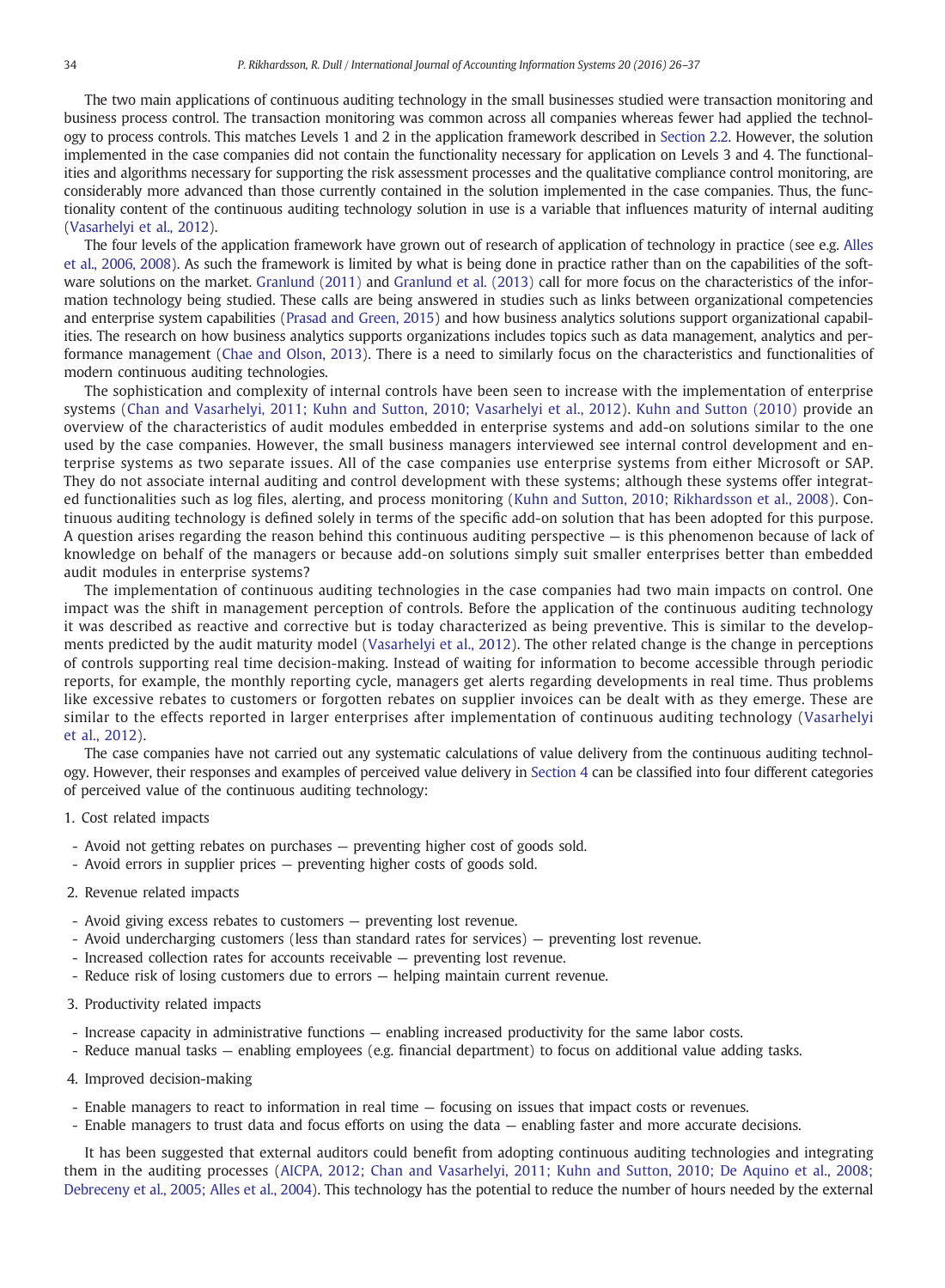auditor to evaluate risk, acquire sufficient knowledge about processes, and establish reasonable assurance that internal controls work as intended. Ultimately, this should be reflected in the fee that the company has to pay for the work of the external auditor. A reduction external auditor hours or fees did not occur for the small businesses interviewed for the current study. The external auditors of the companies were reportedly interested in using the continuous auditing technologies in connection with their auditing activities but had not acted on this interest — nor did the respondents see any change in auditor fees after adopting continuous technology.

# 6. Conclusions

The main conclusion, based on the seven case company experiences, is that there are differences in adoption, application and impacts of continuous auditing technology in small versus large businesses. Five of the differences are identified and described below.

The first difference is that for small businesses, the adoption of continuous auditing technology does not follow a well-defined management-governed, strategically-aligned process that occurs in larger organizations. In small businesses, the technology is almost always – or at least initially – used as a tool to fix one specific problem.

Secondly, in small businesses, the solution is not usually bought by, nor anchored in, an internal auditing function nor is it seen as the means to support more advanced auditing practices. The main driver of development is improving the data in management information systems. An interesting research topic would be to focus on business intelligence and analytics applications as a driver of more mature continuous auditing practices. Business intelligence involves enabling more users to access data of varying quality, focus on "one version of the truth", and enhance real time decision-making. Such drivers might be important for developing control practices in small businesses.

Small businesses using the introduction of an IT innovation, such as a continuous auditing technology, as a vehicle of change represents the third difference. Although bought for one purpose the application of the technology spreads to other areas after some time. An interesting future research issue would be to look at different diffusion patterns in business where application of continuous auditing technology is governed by, for example, an internal auditing department and compare this to businesses where the diffusion is unstructured, instrumental and opportunity based. Do different diffusion patterns produce the same, or different, applications and impacts on organizations?

The fourth difference is that in small businesses the functionality content of the solution adopted, limits the possibility of developing more mature audit practices for small businesses. The initial choice of a continuous auditing technology is therefore important as it will define and limit what development is possible. Following the thoughts of [Kuhn and Sutton](#page-11-0) [\(2010\)](#page-11-0), a more thorough review of the solutions in use (both embedded and third party), comparisons of functionality and characteristics could help researchers to evaluate maturity development in the companies adopting and applying these solutions.

The fifth difference needs additional research. While there is a perceived (self-reported) increase of business value when applying continuous auditing technologies in small businesses, more research is required to actually compare these perceptions to reality of organizations, as well as to quantify actual results. Although it is very interesting that the respondents perceived that the investment in the technology had paid off through cost reduction and reduced control effort, this perception had not been systematically measured. Specifically, there is a need to investigate further what types of business value are delivered by continuous auditing technologies, the timing of these impacts and their sustainability over time.

While the study considers the specifics of continuous auditing technology in small businesses within the context of existing research that has focused on large organizations, additional research should help refine the differences in the different sized organizations.

In addition to additional research that is needed, there are also some obvious limitations to the current study that need to be considered. One primary limitation is that there were only seven organizations from one country included in the study. These organizations were selected because they had implemented a specific continuous auditing solution from one vendor. While this may somewhat limit the generalization of the results, by comparing the responses of the managers interviewed to prior empirical research, this study has offered some interesting insight and conclusions regarding the three research questions, as well as how the results compare to prior empirical research in the field.

Even considering the limitations, the findings of the study provide insight beyond the previous literature, which has primarily focused on continuous auditing and the impact on large organizations. This insight is important considering the number of small businesses worldwide, and their importance to local, national, and global economies.

#### Acknowledgments

The authors would like to thank Eva Mjoll Thorfinnsdottir and Gunnfridur Bjornsdottir for their assistance in collecting the empirical data for this paper, and Megan Miller for assistance with proofreading and editing the manuscript.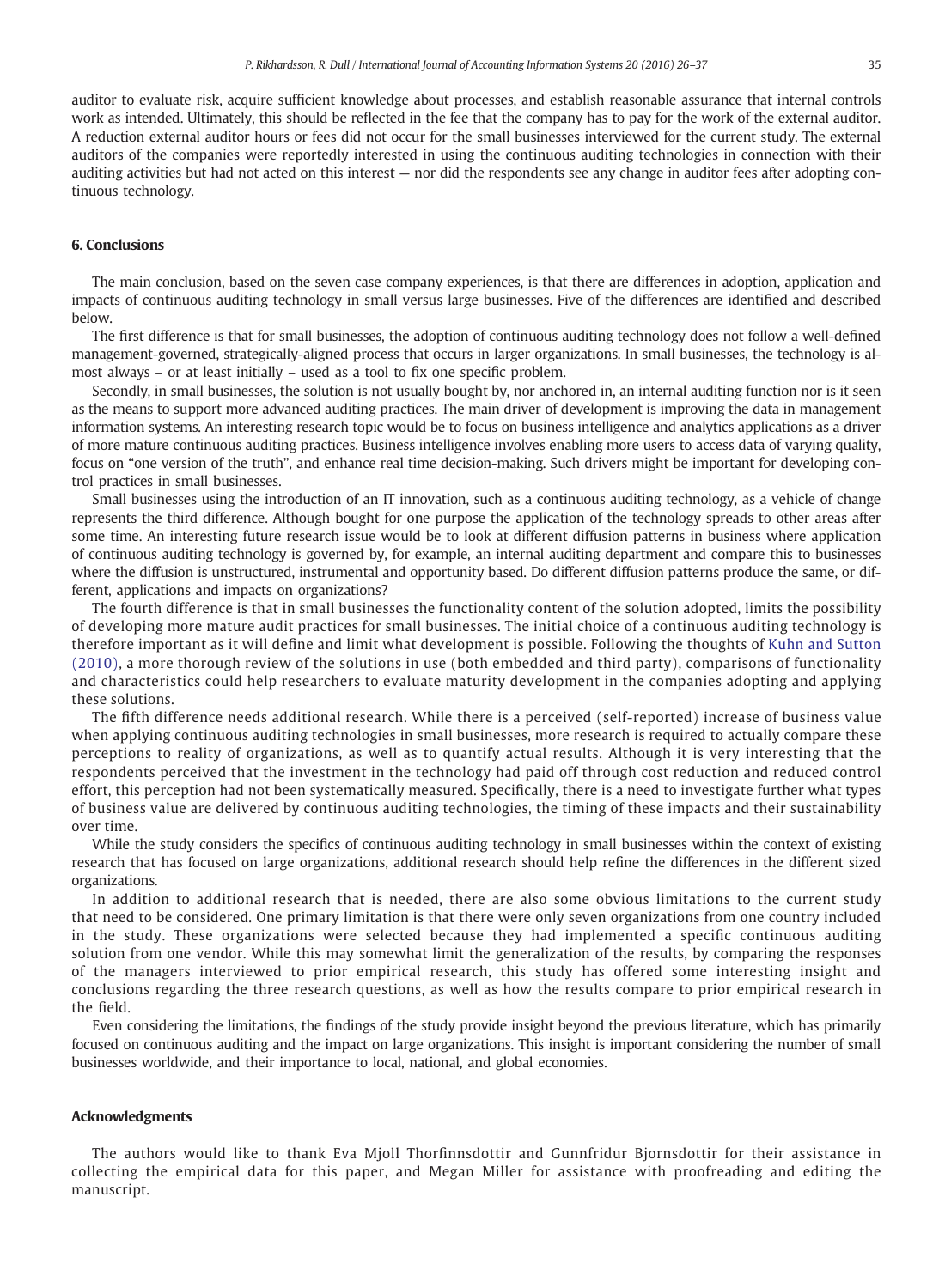# <span id="page-10-0"></span>Appendix A. The interview guide

| Issue                                                    | Ouestions                                                                                                                                                |
|----------------------------------------------------------|----------------------------------------------------------------------------------------------------------------------------------------------------------|
| Introductory questions                                   | 1. What is your main role regarding internal controls?<br>2. Could you tell me about how internal control is defined and organized?                      |
| Motivation for adopting continuous auditing technologies | 3. How would you define continuous auditing and continuous auditing technology?<br>1. How is information technology used in internal control in general? |
|                                                          | 2. Why did you implement "name of the continuous auditing technology solution"?<br>a. Resources                                                          |
|                                                          | b. Risk management                                                                                                                                       |
|                                                          | c. Legal requirements                                                                                                                                    |
|                                                          | d. Increased focus on compliance<br>e. Other                                                                                                             |
| Applications of continuous auditing technologies         | 1. What do you use "name of continuous auditing technology solution" for?                                                                                |
|                                                          | 2. Are there other application areas than related to those you have mentioned?                                                                           |
|                                                          | 3. How do you process and report the information that is generated by the                                                                                |
|                                                          | "name of continuous auditing technology solution"?                                                                                                       |
|                                                          | 4. Who is the main user of the solution?                                                                                                                 |
| Impact of continuous auditing technologies               | 1. What impact has the adoption of the continuous auditing technology                                                                                    |
|                                                          | had on the organization?<br>a. Processes                                                                                                                 |
|                                                          | b. Economic                                                                                                                                              |
|                                                          | c. Compliance                                                                                                                                            |
|                                                          | d. Other                                                                                                                                                 |
|                                                          | 2. Have there been any impacts on the work of the financial department?                                                                                  |
|                                                          | 3. Has there been any impact on the relations and approach of external parties<br>such as e.g. external auditors?                                        |
| Future development                                       | 1. How will internal control develop in your company in the coming years?                                                                                |

# References

ACCA, 2010. Small Business — Global Agenda. (London. Retrieved August 8th 2014 from [http://www.accaglobal.com/content/dam/acca/global/PDF-technical/small](http://www.accaglobal.com/content/dam/acca/global/PDF-technical/small-business/pol-afb-sbaga.pdf)[business/pol-afb-sbaga.pdf](http://www.accaglobal.com/content/dam/acca/global/PDF-technical/small-business/pol-afb-sbaga.pdf).

ACCA, 2012. The Changing Role of the CFO. The Association of Chartered Certified Accountants (Retrieved August 8th 2014, from [http://www.accaglobal.com/us/en/](http://www.accaglobal.com/us/en/research-insights/finance-transformation/changing-CFO.html) [research-insights/finance-transformation/changing-CFO.html](http://www.accaglobal.com/us/en/research-insights/finance-transformation/changing-CFO.html).

AICPA, 2012. [The Current State of Continuous Auditing and Continuous Monitoring. American Institute of Certified Public Accountants, Toronto.](http://refhub.elsevier.com/S1467-0895(16)30011-2/rf0015)

AICPA, 2015. [Audit Analytics and Continuous Audit: Looking Toward the Future. AICPA, New York](http://refhub.elsevier.com/S1467-0895(16)30011-2/rf0020).

Alles, M., Kogan, A., Vasarhelyi, M.A., 2002. [Feasibility and economics of continuous assurance. Auditing 21 \(1\), 126](http://refhub.elsevier.com/S1467-0895(16)30011-2/rf0025)–138.

Alles, M., Kogan, A., Vasarhelyi, M.A., 2004. [Restoring auditor credibility: tertiary monitoring and logging of continuous assurance systems. Int. J. Account. Inf. Syst. 5](http://refhub.elsevier.com/S1467-0895(16)30011-2/rf0030) [\(2\), 183](http://refhub.elsevier.com/S1467-0895(16)30011-2/rf0030)–202.

Alles, M., Brennan, G., Kogan, A., Vasarhelyi, M.A., 2006. [Continuous monitoring of business process controls: a pilot implementation of a continuous auditing system at](http://refhub.elsevier.com/S1467-0895(16)30011-2/rf0035) [Siemens. Int. J. Account. Inf. Syst. 7 \(2\), 137](http://refhub.elsevier.com/S1467-0895(16)30011-2/rf0035)–161.

Alles, M., Kogan, A., Vasarhelyi, M.A., 2008. [Putting continuous auditing theory into practice: lessons from two pilot implementations. J. Inf. Syst. 22 \(2\), 195](http://refhub.elsevier.com/S1467-0895(16)30011-2/rf0040)–214.

Berry, A.J., Coad, E.P., Harris, A.F., Otley, D.T., Stringer, C., 2009. [Emerging themes in management control: a review of recent literature. Br. Account. Rev. 41 \(1\), 2](http://refhub.elsevier.com/S1467-0895(16)30011-2/rf0045)–20. Best, P.J., Mohay, G., Anderson, A., 2004d. Machine-independent audit trail analysis—[a tool for continuous audit assurance. Intell. Syst. Account. Financ. Manag. 12 \(2\),](http://refhub.elsevier.com/S1467-0895(16)30011-2/rf0050) 85–[102](http://refhub.elsevier.com/S1467-0895(16)30011-2/rf0050).

Bloomberg, 2014. Let banks fail is Iceland Mantra as 2% joblessness in sight — Bloomberg. Retrieved August 8th 2014, from [http://www.bloomberg.com/news/2014-](http://www.bloomberg.com/news/2014-01-27/let-banks-fail-becomes-iceland-mantra-as-2-joblessness-in-sight.html) [01-27/let-banks-fail-becomes-iceland-mantra-as-2-joblessness-in-sight.html.](http://www.bloomberg.com/news/2014-01-27/let-banks-fail-becomes-iceland-mantra-as-2-joblessness-in-sight.html)

Brinkman, S., Kvale, S., 2014. [Interview: Learning the Craft of Qualitative Research Interviewing. Sage Publications, London](http://refhub.elsevier.com/S1467-0895(16)30011-2/rf0060).

Bumgarner, N., Vasarhelyi, M.A., 2015. Continuous auditing — [a new view. Audit Analytics and Continuous Audit: Looking Toward the Future. AICPA, New York,](http://refhub.elsevier.com/S1467-0895(16)30011-2/rf0065) [pp. 3](http://refhub.elsevier.com/S1467-0895(16)30011-2/rf0065)–51.

Canace, T.G., Juras, P., 2014. [CFO: from analyst to catalyst. Strateg. Financ. 96 \(2\), 27](http://refhub.elsevier.com/S1467-0895(16)30011-2/rf0070)–33.

Chae, B., Olson, D.L., 2013. [Business analytics for supply chain: a dynamic-capabilities framework. Int. J. Inf. Technol. Decis. Mak. 12 \(1\), 9](http://refhub.elsevier.com/S1467-0895(16)30011-2/rf0075)–26.

Chan, D.Y., Vasarhelyi, M.A., 2011. [Innovation and practice of continuous auditing. Int. J. Account. Inf. Syst. 12 \(2\), 152](http://refhub.elsevier.com/S1467-0895(16)30011-2/rf0080)–160.

Chen, Y., Smith, A.L., Cao, J., Xia, W., 2014. [Information technology capability, internal control effectiveness, and audit fees and delays. J. Inf. Syst. 28 \(2\), 149](http://refhub.elsevier.com/S1467-0895(16)30011-2/rf0085)–180.

Chenhall, R., 2003. [Management control systems design within its organisational context: findings from contingency-based research and directions for the future. Acc.](http://refhub.elsevier.com/S1467-0895(16)30011-2/rf0090) [Organ. Soc. 28, 127](http://refhub.elsevier.com/S1467-0895(16)30011-2/rf0090)–168.

Chenhall, R., 2006. [Theorizing contingencies in management control systems research. In: Chapman, C., Anthony, G., Hopwood, A., Shields, M. \(Eds.\), Handbooks of](http://refhub.elsevier.com/S1467-0895(16)30011-2/rf0095) [Management Accounting Research vol. 1. Elsevier, London, pp. 163](http://refhub.elsevier.com/S1467-0895(16)30011-2/rf0095)–205.

Chenhall, R., Langfield-Smith, K., 2003. [Performance measurement and reward systems, trust, and strategic change. J. Manag. Account. Res. 15, 117](http://refhub.elsevier.com/S1467-0895(16)30011-2/rf0100)–143.

CICA/AICPA, 1999. [Continuous Auditing: Research Report. Canadian Institute of Chartered Accountants, Toronto](http://refhub.elsevier.com/S1467-0895(16)30011-2/rf0105).

COSO, 2013. Internal Control — [Integrated Framework.](http://refhub.elsevier.com/S1467-0895(16)30011-2/rf0110)

Damanpour, F., 1996. [Organizational complexity and innovation: developing and testing multiple contingency models. Manag. Sci. 42 \(5\), 693](http://refhub.elsevier.com/S1467-0895(16)30011-2/rf0115)–716.

Davidson, B.I., Desai, N.K., Gerard, G.J., 2013. [The effect of continuous auditing on the relationship between internal audit sourcing and the external auditor's reliance on](http://refhub.elsevier.com/S1467-0895(16)30011-2/rf0120) [the internal audit function. J. Inf. Syst. 27 \(1\), 41](http://refhub.elsevier.com/S1467-0895(16)30011-2/rf0120)–59.

Davila, A., Foster, G., 2007. [Management control systems in early-stage startup companies. Account. Rev. 82, 907](http://refhub.elsevier.com/S1467-0895(16)30011-2/rf0125)–937. De Aquino, C.E.M., Da Silva, W.L., Vasarhelyi, M.A., 2008. [Moving toward continuous auditing. Intern. Audit. 65 \(4\), 27](http://refhub.elsevier.com/S1467-0895(16)30011-2/rf0130)–29.